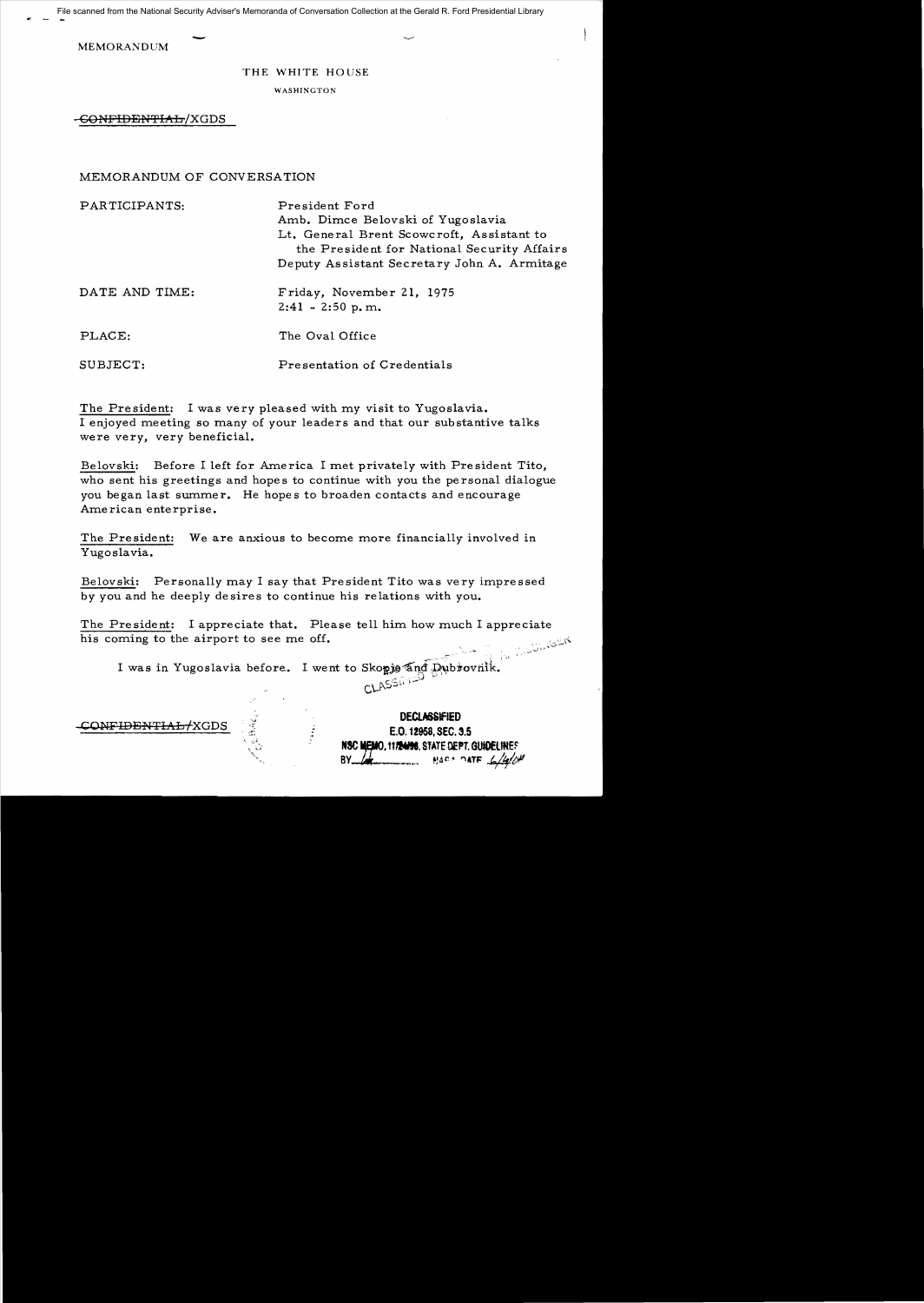## ~ONFIDENTIAL/XGDS 2

 $\rightarrow$   $\,$  $\Delta \omega$  -

Belovski: I know I have a re sponsible task to contribute to U. S. Yugoslavia relations. It is a vital interest of Yugoslavia to maintain. friendly relations. It is a *very* favorable climate now, because of your visit and the relationship established. I believe in the community of interests between us and plan to work on that basis.

The President: We have a good relationship with Yugoslavia going back to the early postwar years.



<del>CONFIDENTIAL</del>/XGDS